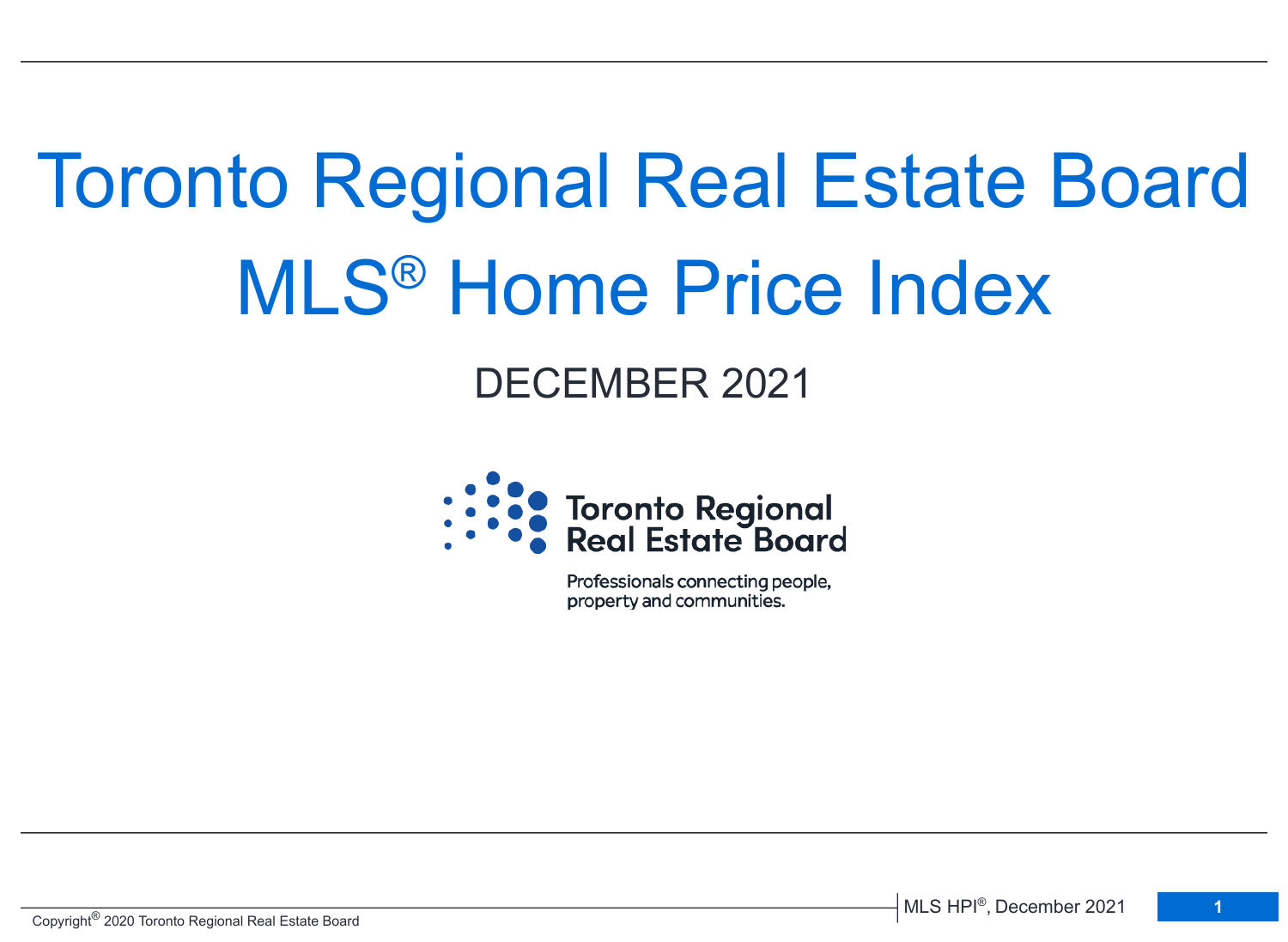#### FOCUS ON THE MLS HOME PRICE INDEX

## ALL TRREB AREAS INDEX AND BENCHMARK PRICE, DECEMBER 2021

|                                  | <b>Composite</b> |           | <b>Single Family Detached</b> |        |           | <b>Single Family Attached</b> |        |           | <b>Townhouse</b>         |          |                          | <b>Apartment</b>        |              |         |                         |
|----------------------------------|------------------|-----------|-------------------------------|--------|-----------|-------------------------------|--------|-----------|--------------------------|----------|--------------------------|-------------------------|--------------|---------|-------------------------|
|                                  | <b>Index</b>     |           | Benchmark Yr./Yr. % Chg.      | Index  |           | Benchmark Yr./Yr. % Chg.      | Index  |           | Benchmark Yr./Yr. % Chg. | Index    |                          | Benchmark Yr./Yr. % Chg | <b>Index</b> |         | Benchmark Yr./Yr. % Chg |
| <b>TREB Total</b>                | 395.4            | 1,208,000 | 31.10%                        | 403.6  | 1,509,900 | 34.26%                        | 418.5  | 1,178,900 | 34.13%                   | 389.2    | 837,800                  | 27.52%                  | 360.4        | 713,700 | 24.28%                  |
| <b>Halton Region</b>             | 430.6            | 1,326,300 | 31.72%                        | 433.4  | 1,581,600 | 31.97%                        | 461.0  | 1,166,800 | 36.43%                   | 428.5    | 825,600                  | 29.30%                  | 374.5        | 708,700 | 21.83%                  |
| <b>Burlington</b>                | 425.9            | 1,228,800 | 26.30%                        | 435.7  | 1,499,600 | 26.18%                        | 465.0  | 1,133,700 | 27.40%                   | 435.7    | 814,200                  | 30.06%                  | 382.5        | 631,400 | 21.97%                  |
| <b>Halton Hills</b>              | 430.9            | 1,271,000 | 35.50%                        | 421.9  | 1,376,100 | 35.88%                        | 454.3  | 1,012,400 | 37.83%                   | 461.2    | 734,300                  | 33.37%                  | 377.0        | 575,700 | 23.32%                  |
| Milton                           | 443.1            | 1,348,700 | 41.70%                        | 442.6  | 1,630,300 | 41.18%                        | 463.3  | 1,116,800 | 42.47%                   | 411.3    | 705,500                  | 28.57%                  | 356.3        | 733,000 | 22.48%                  |
| Oakville                         | 427.9            | 1,445,000 | 31.02%                        | 431.3  | 1,748,900 | 31.86%                        | 457.2  | 1,274,500 | 34.83%                   | 417.6    | 948,400                  | 28.45%                  | 369.8        | 738,700 | 21.29%                  |
| <b>Peel Region</b>               | 398.7            | 1,129,900 | 33.39%                        | 400.4  | 1,418,000 | 36.98%                        | 417.1  | 1,065,800 | 36.71%                   | 386.9    | 818,100                  | 28.50%                  | 370.3        | 633,200 | 22.53%                  |
| <b>Brampton</b>                  | 415.9            | 1,059,300 | 36.63%                        | 409.7  | 1,207,100 | 38.41%                        | 429.1  | 1,002,100 | 38.06%                   | 395.5    | 715,100                  | 28.87%                  | 369.8        | 545,400 | 24.47%                  |
| Caledon                          | 382.5            | 1,397,800 | 43.53%                        | 388.8  | 1,477,900 | 44.48%                        | 412.6  | 1,019,300 | 38.46%                   | 354.7    | 767,800                  | 35.69%                  | $\sim$       |         |                         |
| Mississauga                      | 383.9            | 1,133,400 | 29.26%                        | 389.6  | 1,556,100 | 33.29%                        | 395.1  | 1,089,600 | 33.62%                   | 383.3    | 847,100                  | 28.11%                  | 370.4        | 650,300 | 22.16%                  |
| <b>City of Toronto</b>           | 368.7            | 1,215,700 | 23.23%                        | 375.4  | 1,696,200 | 24.88%                        | 387.8  | 1,310,100 | 21.42%                   | 360.3    | 854,600                  | 18.44%                  | 359.8        | 734,100 | 23.52%                  |
| <b>York Region</b>               | 397.6            | 1,354,700 | 36.16%                        | 407.9  | 1,577,000 | 36.24%                        | 410.9  | 1,187,600 | 39.10%                   | 356.2    | 921,800                  | 33.86%                  | 338.4        | 734,700 | 31.47%                  |
| Aurora                           | 387.7            | 1,282,300 | 33.55%                        | 391.4  | 1,470,500 | 33.63%                        | 418.2  | 1,078,400 | 38.34%                   | 342.1    | 926,700                  | 33.79%                  | 339.9        | 729,300 | 29.88%                  |
| East Gwillimbury                 | 391.4            | 1,339,300 | 40.59%                        | 392.5  | 1,400,500 | 39.28%                        | 422.5  | 883,800   | 42.21%                   | $\sim$   | $\sim$                   | $\sim$                  | $\sim$       |         |                         |
| Georgina                         | 423.8            | 822,400   | 43.42%                        | 433.9  | 837,000   | 43.53%                        | 418.5  | 824,900   | 40.44%                   |          |                          |                         |              |         |                         |
| King                             | 399.1            | 1,857,500 | 38.77%                        | 404.7  | 1,896,800 | 39.36%                        | 405.1  | 1,242,400 | 45.09%                   | $\sim$   | ÷.                       | ÷.                      | 317.3        | 784,400 | 29.99%                  |
| Markham                          | 407.0            | 1,430,600 | 38.11%                        | 427.0  | 1,787,700 | 36.16%                        | 429.4  | 1,278,300 | 42.90%                   | 355.9    | 960,500                  | 40.06%                  | 346.4        | 797,800 | 33.33%                  |
| Newmarket                        | 377.9            | 1,112,800 | 38.37%                        | 380.4  | 1,282,100 | 38.08%                        | 385.7  | 908,400   | 40.46%                   | 374.4    | 774,800                  | 33.05%                  | 345.6        | 591,400 | 31.61%                  |
| <b>Richmond Hill</b>             | 405.2            | 1,455,900 | 32.59%                        | 432.3  | 1,846,500 | 32.85%                        | 407.3  | 1,238,300 | 36.31%                   | 320.4    | 812,300                  | 22.38%                  | 340.9        | 689,800 | 29.42%                  |
| Vaughan                          | 381.3            | 1,391,700 | 33.51%                        | 377.3  | 1,603,100 | 33.09%                        | 395.1  | 1,199,500 | 35.12%                   | 371.1    | 1,026,200                | 31.64%                  | 328.1        | 757,700 | 31.77%                  |
| Whitchurch-Stouffville           | 426.6            | 1,486,200 | 40.33%                        | 423.6  | 1,562,500 | 40.17%                        | 445.8  | 1,112,300 | 46.79%                   | 426.0    | 756,200                  | 31.52%                  | 340.2        | 680,700 | 28.52%                  |
| <b>Durham Region</b>             | 429.4            | 1,002,600 | 42.33%                        | 417.5  | 1.089.500 | 42.35%                        | 454.1  | 905,700   | 43.84%                   | 449.1    | 706,600                  | 41.90%                  | 391.4        | 649,500 | 32.45%                  |
| Ajax                             | 418.1            | 1,031,100 | 40.25%                        | 415.8  | 1,115,500 | 40.52%                        | 437.9  | 944,900   | 41.90%                   | 390.2    | 733,200                  | 32.77%                  | 355.4        | 570,800 | 31.53%                  |
| <b>Brock</b>                     | 379.6            | 640,200   | 36.89%                        | 379.0  | 645,600   | 36.68%                        | 372.7  | 751,700   | 37.48%                   | $\sim$   | ÷                        | $\sim$                  | $\sim$       | $\sim$  | $\sim$                  |
| Clarington                       | 444.2            | 938,200   | 46.89%                        | 430.5  | 1,036,800 | 47.03%                        | 460.5  | 879,700   | 48.17%                   | 453.6    | 732,700                  | 47.08%                  | 337.0        | 496,600 | 31.44%                  |
| Oshawa                           | 449.8            | 855,400   | 43.89%                        | 430.1  | 917,900   | 43.61%                        | 490.5  | 820,900   | 44.48%                   | 503.9    | 638,700                  | 48.38%                  | 390.2        | 441,400 | 30.15%                  |
| Pickering                        | 412.4            | 1,100,000 | 35.97%                        | 391.1  | 1,218,400 | 36.94%                        | 419.1  | 977,900   | 36.20%                   | 416.2    | 710,100                  | 32.93%                  | 498.6        | 939,200 | 34.83%                  |
| Scugog                           | 382.0            | 980,700   | 34.60%                        | 377.2  | 999,900   | 35.78%                        | 386.6  | 718,700   | 33.22%                   | $\omega$ | $\overline{\phantom{a}}$ | $\sim$                  | $\sim$       |         |                         |
| Uxbridge                         | 367.9            | 1,225,800 | 33.64%                        | 369.5  | 1,276,200 | 33.54%                        | 360.9  | 836,900   | 33.22%                   | 361.6    | 658,500                  | 34.88%                  | 304.7        | 727,600 | 29.38%                  |
| Whitby                           | 426.0            | 1,106,800 | 43.72%                        | 423.4  | 1,217,700 | 43.38%                        | 450.7  | 992,900   | 45.39%                   | 418.6    | 703,300                  | 41.18%                  | 314.5        | 583,900 | 31.70%                  |
| <b>Dufferin County</b>           | 421.7            | 930,700   | 32.61%                        | 440.9  | 1,004,800 | 31.61%                        | 421.7  | 790,300   | 31.25%                   | 411.7    | 544,300                  | 46.67%                  | 386.6        | 567,100 | 20.96%                  |
| Orangeville                      | 421.7            | 930,700   | 32.61%                        | 440.9  | 1,004,800 | 31.61%                        | 421.7  | 790,200   | 31.25%                   | 411.7    | 544,300                  | 46.67%                  | 386.6        | 567,100 | 20.96%                  |
| <b>Simcoe County</b>             | 398.6            | 870,800   | 37.83%                        | 388.9  | 892,200   | 39.54%                        | 442.8  | 827,000   | 44.66%                   | 367.8    | 580,700                  | 41.35%                  | 369.5        | 584,400 | 33.83%                  |
| Adjala-Tosorontio                | 382.0            | 1,021,300 | 39.06%                        | 382.4  | 1,023,800 | 38.95%                        | $\sim$ | $\sim$    | $\sim$                   | $\omega$ | ÷                        | $\sim$                  | $\sim$       |         |                         |
| <b>Bradford West Gwillimbury</b> | 417.5            | 1,045,100 | 39.26%                        | 391.8  | 1,117,900 | 39.83%                        | 456.6  | 962,100   | 49.17%                   | 409.3    | 664,700                  | 41.33%                  | 339.8        | 573,200 | 30.24%                  |
| Essa                             | 424.6            | 850,000   | 37.01%                        | 412.7  | 873,300   | 45.73%                        | 452.7  | 714,400   | 45.75%                   | 383.4    | 611,500                  | 31.12%                  | $\sim$       |         |                         |
| Innisfil                         | 393.1            | 775,300   | 37.16%                        | 389.8  | 792,500   | 36.82%                        | 460.1  | 703,500   | 38.42%                   | 350.3    | 294,600                  | 53.51%                  | 349.1        | 686,000 | 30.50%                  |
| Barrie                           | $\sim$           |           | ÷                             | $\sim$ | $\sim$    | $\sim$                        | $\sim$ | ÷,        | $\sim$                   | $\sim$   | $\sim$                   | $\sim$                  | $\sim$       |         |                         |
| <b>New Tecumseth</b>             | 376.5            | 884,400   | 38.22%                        | 366.8  | 955,000   | 37.33%                        | 413.2  | 752,400   | 35.25%                   | 363.1    | 733,800                  | 39.65%                  | 395.2        | 616,400 | 38.23%                  |